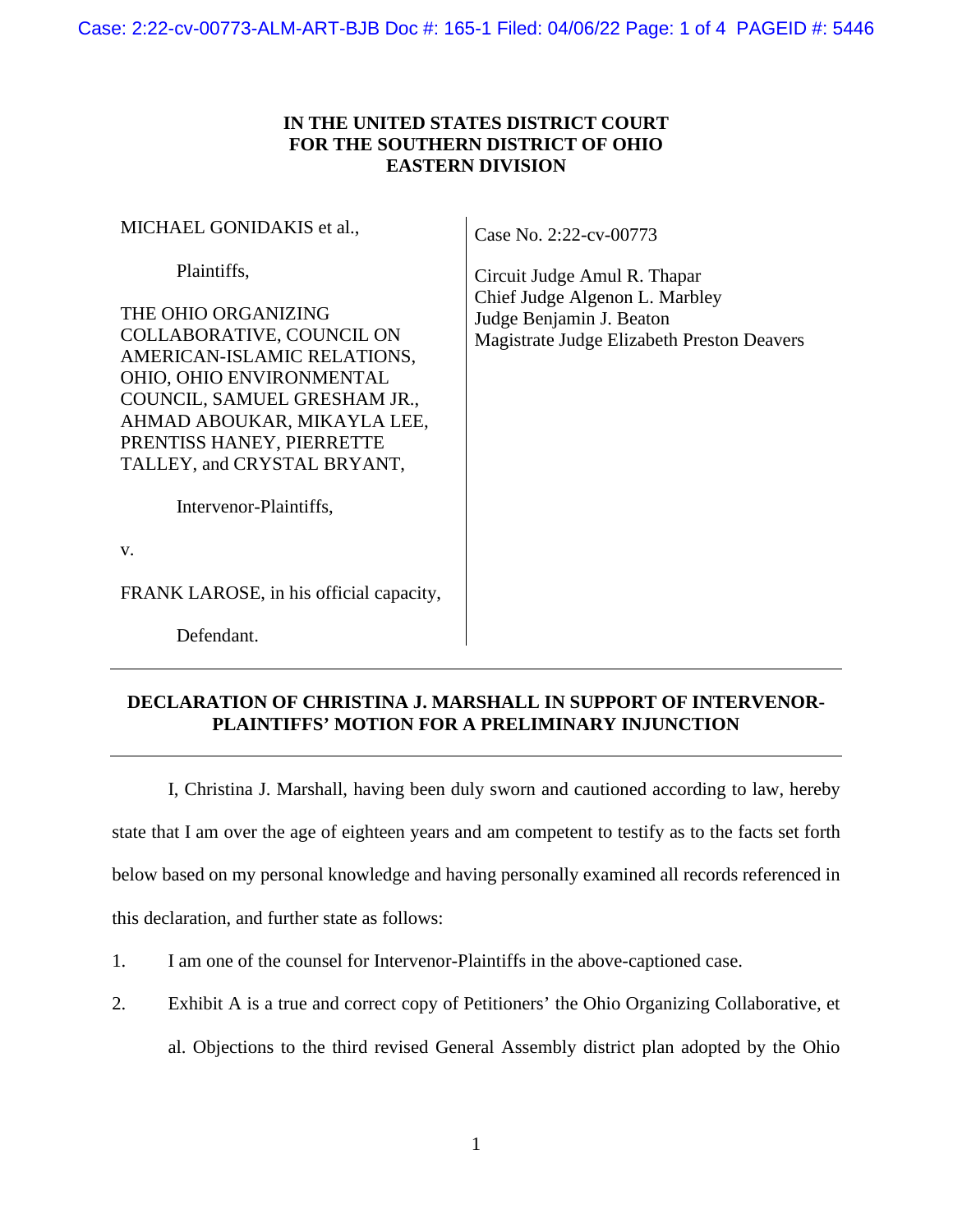Redistricting Commission on March 28, 2022 and Request for Remedies in Case No. 2021- 1210.

- 3. Exhibit B is a true and correct copy of Petitioners' the Ohio Organizing Collaborative, et al. Joinder in Renewed Motion for An Order Directing Respondents to Show Cause and Motion to Schedule Contempt Hearing Filed by Petitioners Bria Bennett, et al. in Case No. 2021-1198.
- 4. Exhibit C is a true and correct copy of a Declaration sworn to by Dr. Megan Gall and corresponding appendix.
- 5. Exhibit D is a true and correct copy of relevant excerpts from the transcript of the March 23, 2022 Ohio Redistricting Commission Hearing, which is publicly available on the Commission's website, https://redistricting.ohio.gov/meetings.
- 6. Exhibit E is a true and correct copy of relevant excerpts from the transcript of the March 26, 2022 Ohio Redistricting Commission Hearing, which is publicly available on the Commission's website, https://redistricting.ohio.gov/meetings.
- 7. Exhibit F is a true and correct copy of relevant excerpts from the transcript of the March 27, 2022 Ohio Redistricting Commission Hearing, which is publicly available on the Commission's website, https://redistricting.ohio.gov/meetings.
- 8. Exhibit G is a true and correct copy of relevant excerpts from Part 1 of the transcript of the March 28, 2022 Ohio Redistricting Commission Hearing, which is publicly available on the Commission's website, https://redistricting.ohio.gov/meetings.
- 9. Exhibit H is a true and correct copy of relevant excerpts from Part 2 of the transcript of the March 28, 2022 Ohio Redistricting Commission Hearing, which is publicly available on the Commission's website, https://redistricting.ohio.gov/meetings.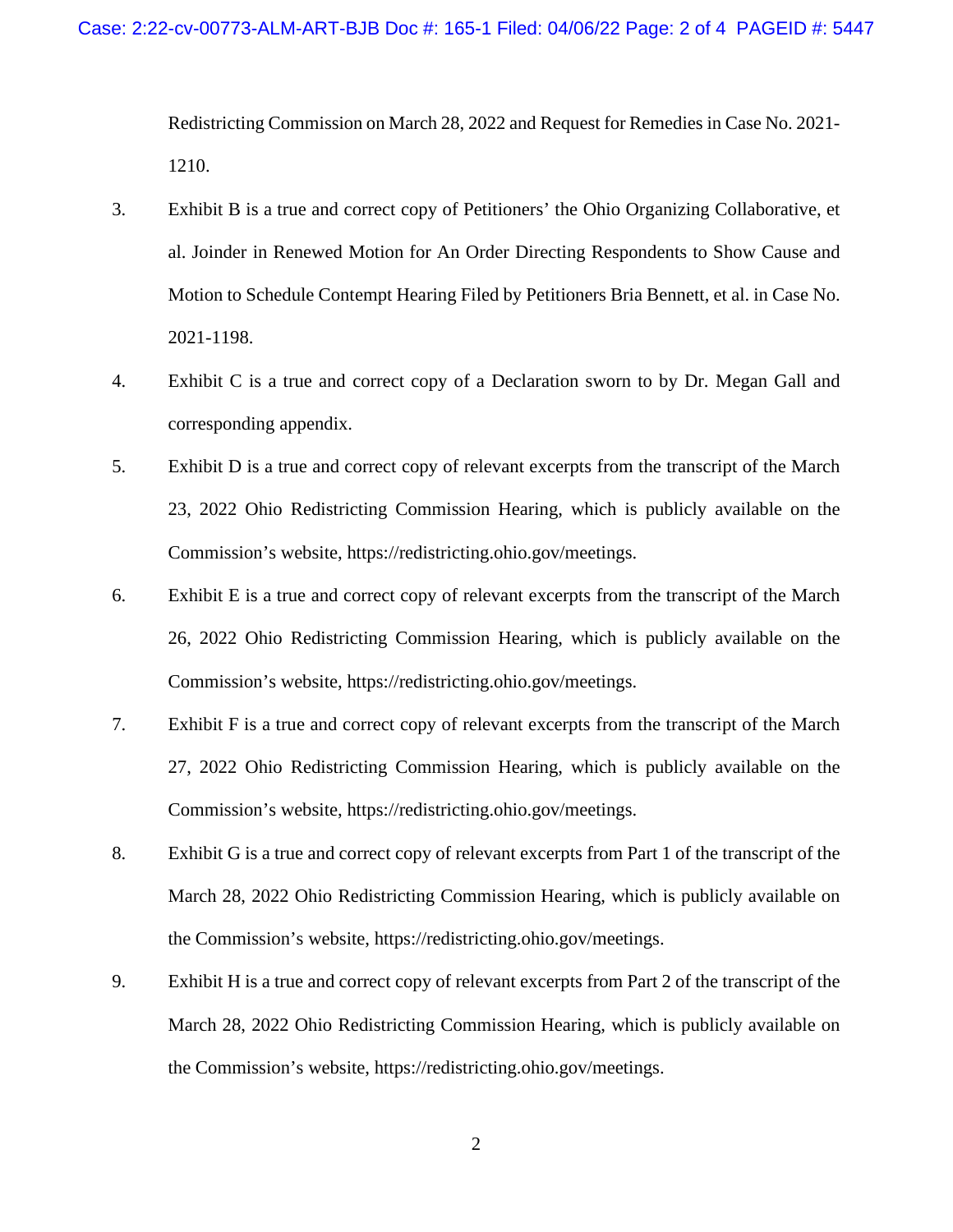- 10. Exhibit I is a true and correct copy of relevant excerpts from Part 3 of the transcript of the March 28, 2022 Ohio Redistricting Commission Hearing, which is publicly available on the Commission's website, https://redistricting.ohio.gov/meetings.
- 11. Exhibit J is a true and correct copy of relevant excerpts from Part 4 of the transcript of the March 28, 2022 Ohio Redistricting Commission Hearing, which is publicly available on the Commission's website, https://redistricting.ohio.gov/meetings.
- 12. Exhibit K is a true and correct copy of a Declaration sworn to by Dr. Michael S. Latner and corresponding appendix.
- 13. Exhibit L is a true and correct copy of a Declaration sworn to by Molly Shack, the Co-Executive Director of The Ohio Organizing Collaborative.
- 14. Exhibit M is a true and correct copy of a Declaration sworn to by Chris Tavenor, Staff Attorney at The Ohio Environmental Council.
- 15. Exhibit N is a true and correct copy of a Declaration sworn to by Mikayla Lee of The Ohio Organizing Collaborative.
- 16. Exhibit O is a true and correct copy of a Proposed Order Granting Motion for Preliminary Injunction by Intervenor-Plaintiffs

I declare the above to be true under penalty of perjury of the laws of the United States of

America.

Respectfully submitted,

/s/ *Christina J. Marshall* Christina J. Marshall (Ohio Bar No. 0069963) *Trial Attorney*  MILLER, CANFIELD, PADDOCK AND STONE, P.L.C. 1100 Superior Avenue E, Suite 1750 Cleveland, OH 44114 (248) 267-3256 marshall@millercanfield.com